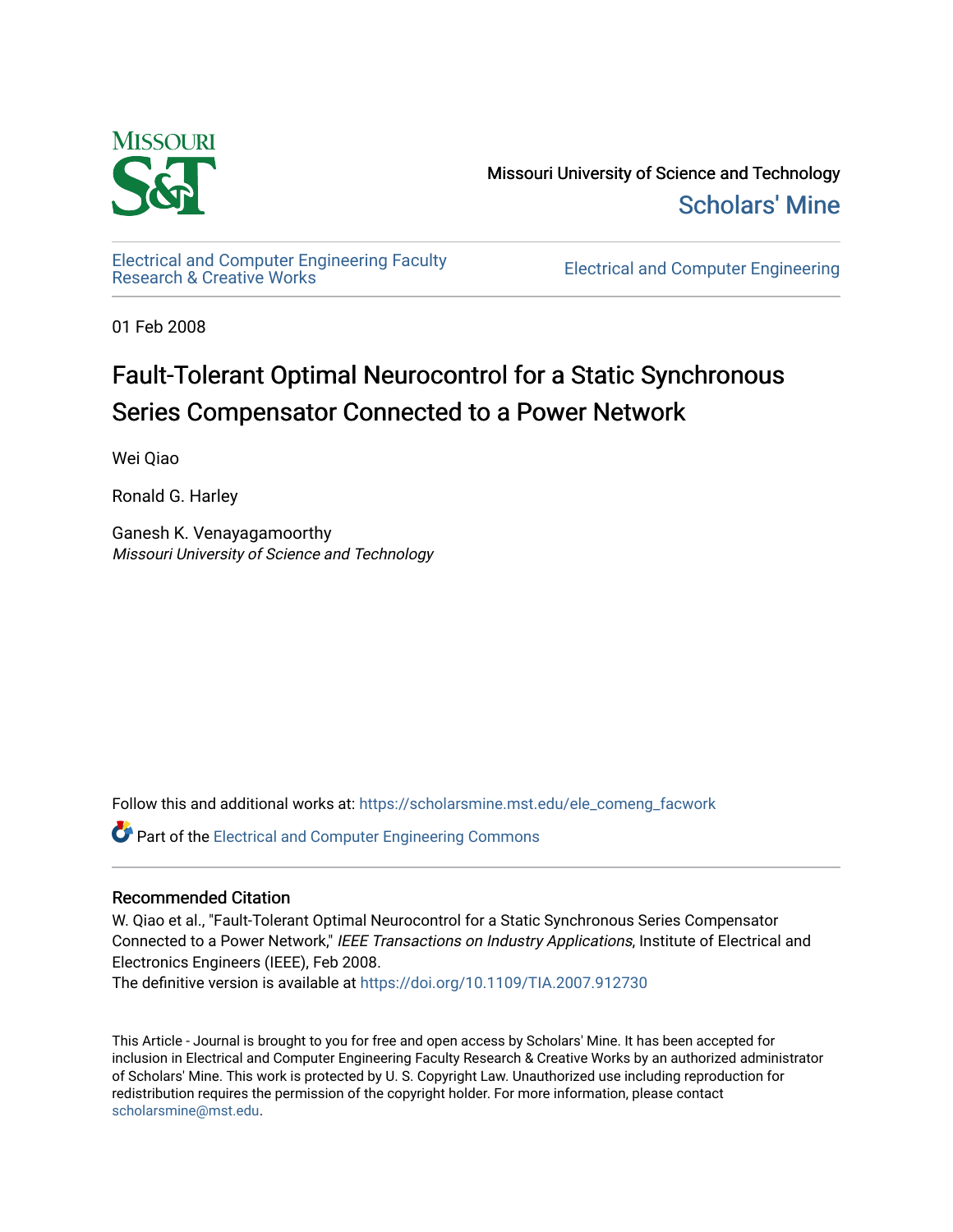# Fault-Tolerant Optimal Neurocontrol for a Static Synchronous Series Compensator Connected to a Power Network

Wei Qiao*, Student Member, IEEE*, Ronald G. Harley*, Fellow, IEEE*, and Ganesh Kumar Venayagamoorthy*, Senior Member, IEEE*

*Abstract***—This paper proposes a novel fault-tolerant optimal neurocontrol scheme (FTONC) for a static synchronous series compensator (SSSC) connected to a multimachine benchmark power system. The dual heuristic programming technique and radial basis function neural networks are used to design a nonlinear optimal neurocontroller (NONC) for the external control of the SSSC. Compared to the conventional external linear controller, the NONC improves the damping performance of the SSSC. The internal control of the SSSC is achieved by a conventional linear controller. A sensor evaluation and (missing sensor) restoration scheme (SERS) is designed by using the autoassociative neural networks and particle swarm optimization. This SERS provides a set of fault-tolerant measurements to the SSSC controllers, and therefore, guarantees a fault-tolerant control for the SSSC. The proposed FTONC is verified by simulation studies in the PSCAD/EMTDC environment.**

*Index Terms***—Dual heuristic programming (DHP), faulttolerant optimal neurocontrol, missing sensor restoration (MSR), particle swarm optimization (PSO), radial basis funtion network, static synchronous series compensator (SSSC).**

# I. INTRODUCTION

**T** HE STATIC synchronous series compensator (SSSC) [1], using a voltage source converter to inject a controllable voltage in quadrature with the line current of a power network, belongs to the family of series flexible ac transmission system (FACTS) devices. Such a device is able to rapidly provide both capacitive and inductive impedance compensation independent of the power line current. Moreover, an SSSC with a suitably designed external damping controller [2]–[4] can also be used to improve the damping of the low-frequency power oscillations

W. Qiao and R. G. Harley are with the Intelligent Power Infrastructure Consortium (IPIC), School of Electrical and Computer Engineering, Georgia Institute of Technology, Atlanta, GA 30332-0250 USA (e-mail: weiqiao@ece.gatech.edu; rharley@ece.gatech.edu).

G. K. Venayagamoorthy is with the Real-Time Power and Intelligent Systems Laboratory, Department of Electrical and Computer Engineering, University of Missouri, Rolla, MO 65409-0249 USA (e-mail: gkumar@ieee.org).

Color versions of one or more of the figures in this paper are available online at http://ieeexplore.ieee.org.

Digital Object Identifier 10.1109/TIA.2007.912730

in a power network. These features make the SSSC an attractive FACTS device for power flow control, power oscillation damping, and improving transient stability.

In [5], Rigby and Harley reported an internal control scheme for an SSSC based on a voltage-source inverter. They extended this research by proposing a power oscillation damping scheme achieved by a suitably designed conventional external linear controller (CONVEC) to the SSSC [2].

In a previous work [4], the present authors proposed an indirect adaptive neurocontroller for the external control of an SSSC. This neurocontroller has the superior damping performance over the CONVEC. However, the indirect adaptive control approach cannot avoid the possibility of instability during steady state at various operating conditions [6]. To overcome the issue of instability and provide robustness for the controller, the adaptive critic designs (ACDs) technique [7], [8] for optimal nonlinear control has been recently developed and applied to controlling nonlinear plants in power systems [3], [6], [9].

Control of nonlinear systems relies on the availability and the quality of sensor measurements. Measurements are inevitably subjected to faults that can be caused by sensor failure, broken or bad connections, bad communication, or malfunction of some hardware or software (these are referred to as missing sensor measurements in this paper). If some sensors fail to provide the correct information, the controllers cannot guarantee the correct control behavior for the system based on the faulty input data. Therefore, fault-tolerance [10] is an essential requirement for system control.

This paper proposes a fault-tolerant optimal neurocontrol scheme (FTONC) for an SSSC connected to a multimachine benchmark power system. The dual heuristic programming (DHP) [7], [8] technique and radial basis function neural networks (RBFNNs) [4] are used to design the nonlinear optimal neurocontroller (NONC) for the SSSC external control. This NONC provides improved damping performance over the CONVEC used by the SSSC. The internal control of the SSSC is still achieved by a conventional linear controller. A sensor evaluation and (missing sensor) restoration scheme (SERS) is designed by using the autoassociative neural networks (autoencoder) [11], [12] and particle swarm optimization (PSO) [13], [14]. This SERS provides a set of fault-tolerant measurements to the internal and external controllers of the SSSC, and therefore, guarantees a fault-tolerant control for the SSSC.

Paper MSDAD-07-51, presented at the 2006 Industry Applications Society Annual Meeting, Tampa, FL, October 8–12, and approved for publication in the IEEE TRANSACTIONS ON INDUSTRY APPLICATIONS by the Industrial Automation and Control Committe of the IEEE Industry Applications Society. Manuscript submitted for review October 31, 2006 and released for publication August 14, 2007. This work was supported in part by the National Science Foundation under Grant ECS 0524183 and in part by the the Duke Power Company, Charlotte, N<sub>C</sub>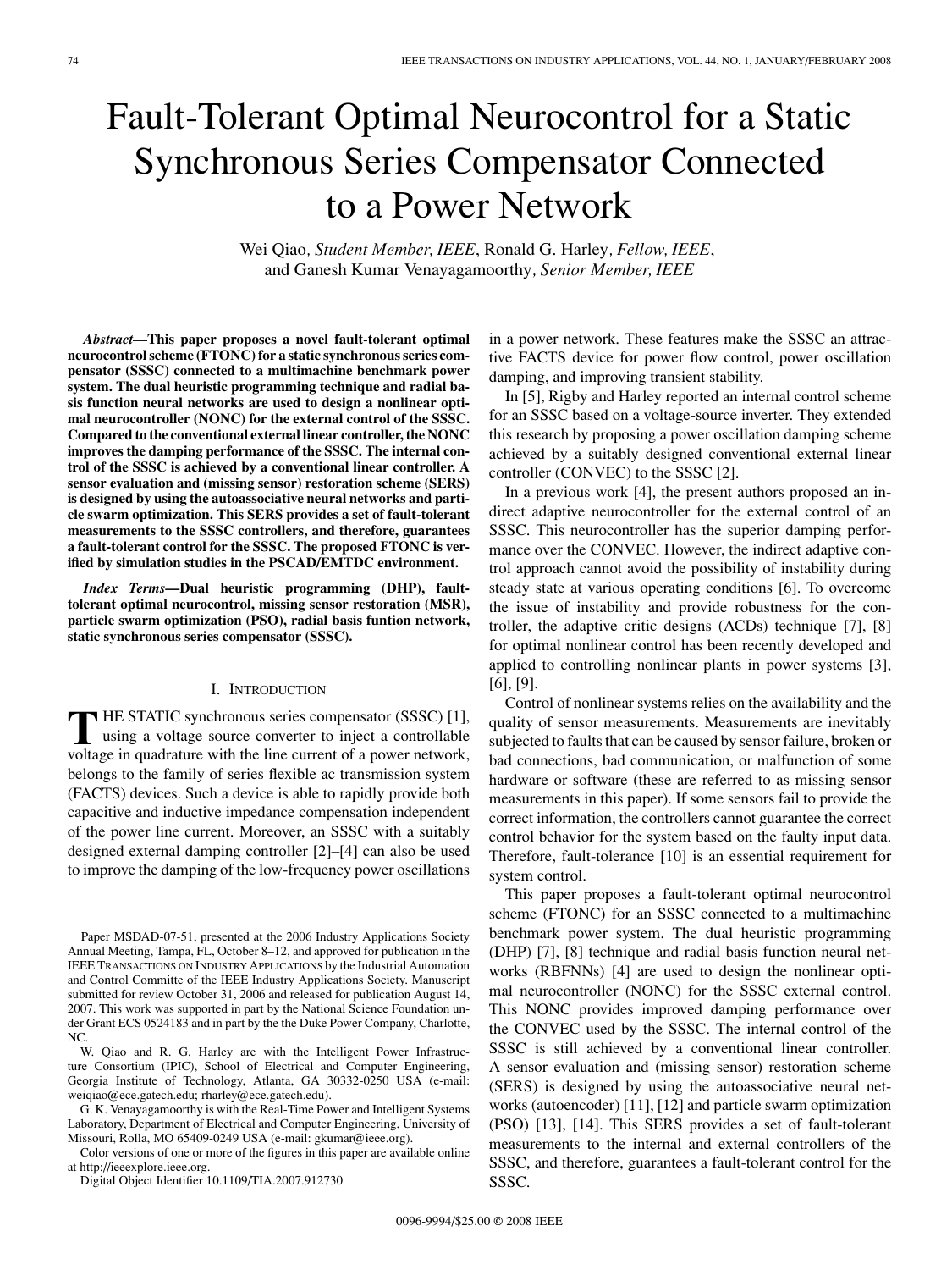

Fig. 1. Single-line diagram of the 12-bus power system with an SSSC.

#### II. POWER SYSTEM MODEL

The four-machine 12-bus benchmark power system in Fig. 1 was proposed [15] as a platform system for studying FACTS device applications. The system consists of six 230 kV busses, two 345 kV busses, and four 22 kV busses. It covers three geographical areas. Area 1 is predominantly a generation area with most of its generation coming from hydro power (G1 and G2). Area 2, located between the main generation area (area 1) and the main load center (area 3), has some hydro generation available (G4) but is insufficient to meet local demand. Area 3, situated about 500 km from area 1, is a load center with some thermal generation (G3) available. Furthermore, since the generation unit in area 2 has limited energy available, the system demand must often be satisfied through transmission. The transmission system consists of 230 kV transmission lines except for one 345 kV link between areas 1 and 3 (between busses 7 and 8). Areas 2 and 3 have switched shunt capacitors to support the voltage. Power flow studies on this 12-bus system [15] reveal that in the event of a loss of generation in area 3, or a loss of the transmission line between busses 4 and 5, line 1–6 is overloaded while the transmission capacity of the parallel path through the 345 kV transmission line 7–8 is underutilized. This congestion can be relieved by placing an SSSC on line 7–8. Moreover, with a suitably designed external damping controller, the SSSC can improve power oscillation damping of the system during various transient disturbances.

In this paper, G1 is represented as a three-phase infinite source, while the other three generators are modeled in detail, with the exciter and turbine governor dynamics taken into account.

#### III. SSSC AND ITS CONVENTIONAL LINEAR CONTROLLERS

The schematic diagram of the internal control scheme for the SSSC is shown in Fig. 2. The main objectives of this internal control are to ensure that the injected controllable voltage  $v_{c,abc}$ (by injecting a desired compensating reactance  $X_C^*$ ) at the ac terminals of the inverter, remains in quadrature with the transmission line current, as well as keeping the dc terminal voltage of the inverter constant at steady state. A detailed description of the internal controller is given in [5].

The objective of the CONVEC (Fig. 3) is to damp the transient power oscillations of the system. This external controller is able to rapidly change the compensating reactance  $X_C$  injected



Fig. 2. Schematic diagram of the SSSC internal controller.



Fig. 3. Schematic diagram of the SSSC external damping controller.

by the SSSC, thus providing supplementary damping during transient power swings [2]–[4]. In a practical controller, it is usually desirable to choose a local signal. In this paper, the active power deviation  $\Delta P_{78}$  on line 7–8 (measured at bus 7 side), is used as the input signal to the CONVEC. In Fig. 3,  $\Delta P_{78}$  is passed through two first-order low-pass filters and a damping controller (consisting of a proportional damping gain  $K_P$  and a washout filter) [2]–[4] to form a supplementary control signal  $\Delta X_C$ , which is then added to a steady-state fixed set point value  $X_{C0}$  to form the total commanded value of compensating reactance  $X_C^*$  at the input of the SSSC internal controller. The washout filter is a high-pass filter that removes the dc offset, and without it the steady changes in active power  $P_{78}$  would modify the value of compensating reactance. The use of two low-pass filters is based on two reasons: 1) filtering the electrical noise in the measurements and 2) phase compensation to ensure that the variations in compensating reactance are correctly phased with respect to the transient power oscillations in order to provide supplementary damping. Values of the CONVEC parameters  $K_P = 10$ ,  $T_C = 0.5$  s, and  $T_P = 0.1$  s are used for several case studies in Section VI.

#### IV. NONLINEAR OPTIMAL EXTERNAL NEUROCONTROLLER

In this section, a NONC is designed by applying the DHP method and the RBFNNs. This NONC is used to replace the CONVEC in Fig. 3 for the external damping control of the SSSC, as shown in Fig. 4.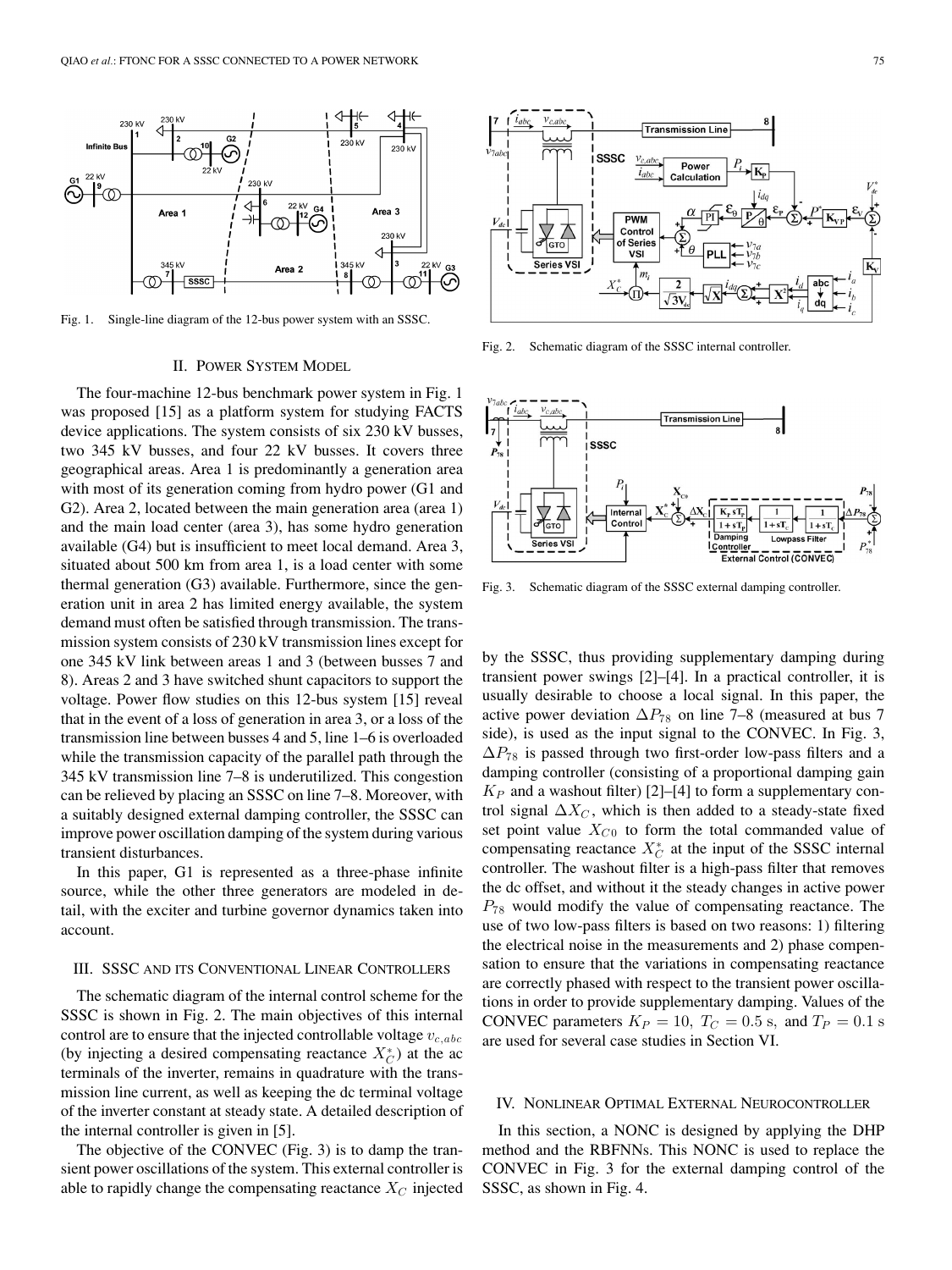

Fig. 4. Schematic diagram of the SSSC with internal and external controllers.



Fig. 5. Structure of the model network. TDL means time delay lock.

#### *A. Adaptive Critic Designs and Dual Heuristic Programming*

Adaptive critic designs, proposed by Werbos [7], is a neural network-based optimization and control technique that solves the classical nonlinear optimal control problems by combining concepts of *reinforcement learning* and *approximate dynamic programming*.

The DHP, belonging to the family of the ACDs, requires three neural networks for its implementation, one for the model, one for the critic, and one for the action network [7]–[9]. The model network is used to identify the input–output dynamics of the plant. The critic network estimates the derivatives of the function  $J$  (cost-to-go function in the Bellman equation of dynamic programming) with respect to the states of the plant *Y*, and  $J$  is given by

$$
J(k) = \sum_{q=0}^{\infty} \gamma^q U(k+q)
$$
 (1)

where  $U(\cdot)$  is the utility function or one-stage cost (user-defined function) and  $\gamma$  is a discount factor for finite horizon problems  $(0 < \gamma < 1)$ . The ACD method determines optimal control laws for a system by successively adapting the critic and action networks. The adaptation process starts with a nonoptimal control by the action network; the critic network then guides the action network toward the optimal solution at each successive adaptation. During the adaptations, neither of the networks needs any information of the desired control trajectory, only the desired cost needs to be known.

#### *B. Design of the Model Network*

The model network is a three-layer RBFNN [4] with 15 hidden neurons. The plant input  $u = \Delta X_C$  and output  $Y = \Delta P_{78}$ at time  $k, k - 1$ , and  $k - 2$  are fed into the model network to estimate the plant output  $\hat{Y} = \Delta \hat{P}_{78}$  at time  $k + 1$ , as shown in Fig. 5. The sampling period for the RBFNN implementation is 10 ms.

The model network is trained offline using a suitably selected training data set collected from two sets of training. The first



Fig. 6. Identification results by the model network.

set is called *forced training*, in which the plant is perturbed by injected small pseudorandom binary signals (PRBS) (with S1 in position 3 in Fig. 4), given by

$$
PRBS_x(C(k) = 0.1|X_{C0}|[r0(k) + r1(k) + r2(k)]/3
$$
 (2)

where  $r0$ ,  $r1$ , and  $r2$  are uniformly distributed random numbers in  $[-1, 1]$  with frequencies 0.5, 1, and 2 Hz, respectively. The second set is called *natural training*, in which the PRBS is removed (with S1 in position 1 in Fig. 4) and the system is exposed to natural disturbances and faults in the power network. The forced training and natural training are carried out at several different operating points to form the training data set, given by

$$
\underline{\mathbf{A}} = \{\underline{\mathbf{X}}, \underline{\mathbf{Y}}\} = \left\{ \bigcup_{i=1}^{m} \underline{\mathbf{A}}_{\mathrm{F}i}, \bigcup_{i=1}^{m} \bigcup_{j=1}^{n} \underline{\mathbf{A}}_{\mathrm{N}ij} \right\} \tag{3}
$$

where  $\underline{A}$  is the entire training data set selected from  $m$  operating points;  $\underline{X}$  and  $\underline{Y}$  are the input and output data sets of the model network, respectively;  $\underline{A}_{Fi}$  is the subset collected from the forced training at the operating point i;  $\underline{A}_{Nij}$  is the subset collected from the natural training caused by the  $j$ th natural disturbance event at the operating point  $i$ . The selected training data set ensures that the model network can track the system dynamics over a wide operating range. After determining the training data set, the weights of the model network are then calculated by singular value decomposition (SVD) [16] method.

After training has been completed, the PRBS defined by (2) is applied to the system in Fig. 4 from  $t = 5$  s at an operating point where the model network has specifically not been trained. Fig. 6 shows the actual plant output  $\Delta P_{78}$  and the estimated plant output  $\Delta P_{78}$  from the model network. The model network tracks the plant dynamics with good precision, therefore proving that the model network has learned the plant dynamics globally during the training stage.

# *C. Design of the Critic Network*

The critic network is a three-layer RBFNN with 12 hidden neurons. The inputs to the critic network are the estimated plant output  $\hat{Y} = \Delta \hat{P}_{78}$  (from the model network) and its two timedelayed values. The output of the critic network is the derivative  $\lambda = \partial J/\partial \hat{Y}$  of the function  $J$  in (1) with respect to the estimated plant output  $\hat{Y}$ , as shown in Fig. 7.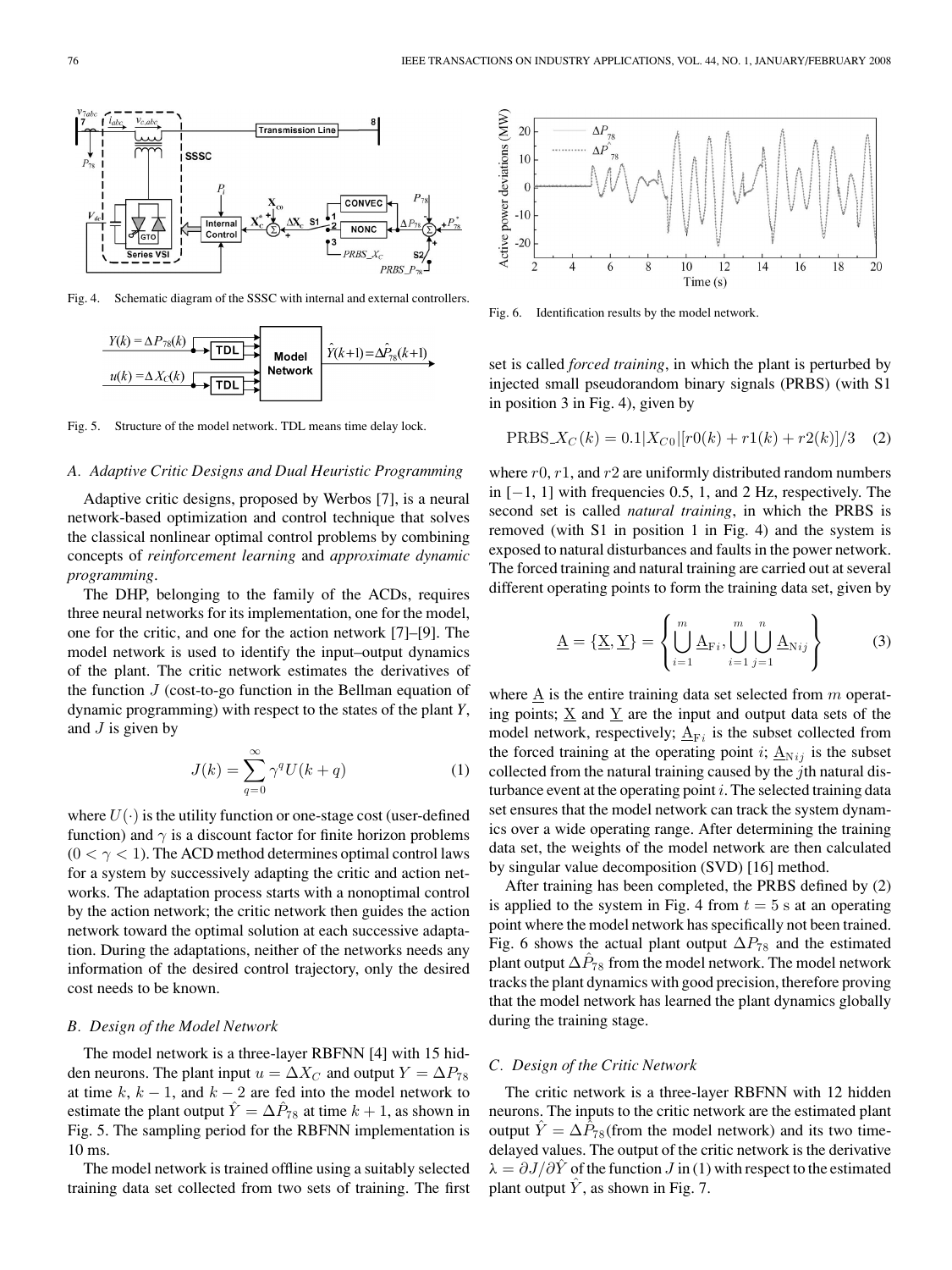

Fig. 7. Structure of the critic network



Fig. 8. Adaptation of the critic network in the DHP.

The critic network learns to minimize the following error measure over time [8]:

$$
||E_C|| = \sum_k E_C^T(k) E_C(k)
$$
 (4)

where

$$
E_C(k) = \frac{\partial J[\hat{Y}(k)]}{\partial \hat{Y}(k)} - \gamma \frac{\partial J[\hat{Y}(k+1)]}{\partial Y(k)} - \frac{\partial U(k)}{\partial Y(k)}.
$$
 (5)

The utility function is defined as

$$
U(k) = \frac{1}{2} \left[ \Delta P_{78}^2(k) + 0.5 \Delta P_{78}^2(k-1) + 0.1 \Delta P_{78}^2(k-2) \right].
$$
\n(6)

In the DHP, application of the chain rule for derivatives yields

$$
\frac{\partial J[\hat{Y}(k+1)]}{\partial Y(k)} = \lambda(k+1) \left[ \frac{\partial \hat{Y}(k+1)}{\partial Y(k)} + \frac{\partial \hat{Y}(k+1)}{\partial u(k)} \frac{\partial u(k)}{\partial Y(k)} \right] \tag{7}
$$

$$
\frac{\partial U(k)}{\partial Y(k)} = \frac{\partial U(k)}{\partial Y(k)} + \frac{\partial U(k)}{\partial u(k)} \frac{\partial u(k)}{\partial Y(k)} \tag{8}
$$

where  $\lambda(k+1) = \partial J[\hat{Y}(k+1)]/\partial \hat{Y}(k+1)$ . Generally, two critic networks are required in the DHP to estimate  $\partial J/\partial \hat{Y}$  arising from the present state  $\hat{Y}(k)$  and the future state  $\hat{Y}(k+1)$ . The adaptation of the critic network in the DHP takes into account all relevant pathways of backpropagation as shown in Fig. 8.

$$
\xrightarrow{Y(k) = \Delta P_{78}(k)} \text{TDL} \xrightarrow{\text{Action}} \xrightarrow{u(k) = \Delta X_c(k)}
$$

Fig. 9. Structure of the action network.



Fig. 10. Adaptation of the action network in the DHP.

The output weights of the critic network are updated by

$$
\Delta W_C(k) = -\eta_C E_C^T(k) \frac{\partial \lambda [\hat{Y}(k)]}{\partial W_C(k)}
$$

$$
= -\eta_C E_C^T(k) \frac{\partial^2 J[\hat{Y}(k)]}{\partial \hat{Y}(k) \partial W_C(k)}
$$
(9)

where  $\eta_C$  is a positive learning gain.

#### *D. Design of the Action Network*

The action network (Fig. 9) is a three-layer RBFNN with 12 hidden neurons. The inputs to the action network are the plant output  $Y = \Delta P_{78}$ , at time  $k - 1$ ,  $k - 2$ , and  $k - 3$ . The output of the action network is the plant input  $u = \Delta X_C$ , at time k.

The adaptation of the action network, as shown in Fig. 10, is achieved by propagating  $\lambda(k+1)$  back through the model to the action network [8]. The objective of such adaptation is to find out the optimal control trajectory  $u^*$  in order to minimize the cost-to-go function  $J$  over time, given by

$$
u^*(k) = \arg\min_u[J(k)] = \arg\min_u[U(k) + \gamma J(k+1)] \tag{10}
$$

which is equivalent to achieving the objective

$$
\frac{\partial U(k)}{\partial u(k)} + \gamma \frac{\partial J(k+1)}{\partial u(k)} = 0 \qquad \forall k.
$$
 (11)

The output weights of the action network are then updated by

$$
\Delta W_A(k) = -\eta_A \left[ \frac{\partial U(k)}{\partial u(k)} + \gamma \frac{\partial J(k+1)}{\partial u(k)} \right]^T \frac{\partial u(k)}{\partial W_A(k)}.
$$
 (12)

#### *E. Overall Training Procedure*

The training procedure to implement the DHP algorithm consists of two training stages: one for the model network and the other for the critic/action networks. The model network is firstly trained offline to learn the plant dynamics before training the critic and action networks, as described in Section IV-B. Once the weights of the model network have converged, they are fixed during the training of the critic and action networks.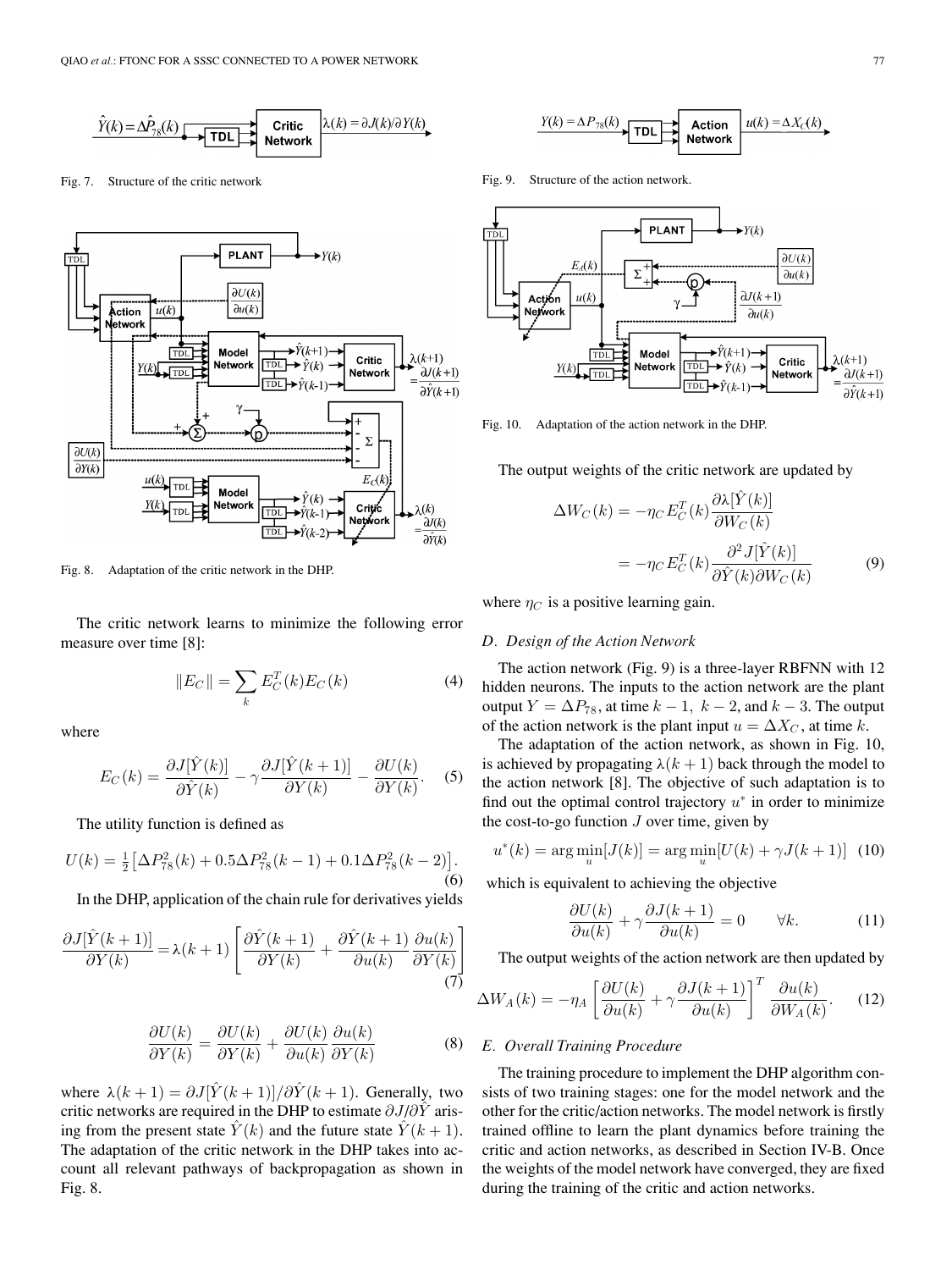The training stage of the critic/action networks consists of two separate training cycles: one for the critic and the other for the action. The action network is firstly pretrained to learn the dynamics of the CONVEC. This ensures that the whole system, consisting of the NONC and the plant, remains stable. During the action's pretraining, the plant is controlled by the CONVEC (with S1 in position 1 in Fig. 4) and disturbed by injecting small PRBS (with S2 closed in Fig. 4) to  $P_{78}^*$ , given by

$$
PRBS_{-}P_{78}(k) = 0.05|P_{78}^*|[r0(k) + r1(k) + r2(k)]/3.
$$
 (13)

Once the action's pretraining is over, S1 switches to position 2 and the plant is controlled by the NONC. Then, the action's weights are fixed, and the critic network is trained by the procedure in Fig. 8 until the error in (4) becomes acceptably small. Then, the critic's weights are fixed, and the action network is trained further by the procedure in Fig. 10. This process of training the critic/action networks is repeated one after the other until the error (11) becomes as small as possible. Once the critic and action networks' weights have converged, the action network with the fixed weights is used to control the plant during the real-time operation.

# V. FAULT-TOLERANT CONTROL SCHEME

The operation and control of the SSSC (Figs. 2 and 3) rely on the availability and quality of four sets of sensor measurements: the three-phase currents  $i_{abc}$  of line 7–8, the three-phase voltages  $v_{7abc}$  of bus 7, the injected three-phase voltages  $v_{c,abc}$  at the SSSC, and the dc-link voltage  $V_{\text{dc}}$ . Other variables, such as  $P_i$  and  $P_{78}$ , are calculated from these measured variables. In this section, a fault-tolerant control scheme is designed for both internal and external control of the SSSC. This control scheme provides fault tolerance to any set of major sensors  $(i_{abc}, v_{7abc},$  $v_{cabc}$ , and  $V_{dc}$ ) faults based on two reasonable assumptions: 1) there is no multiple sets of sensors missing and 2) the power system operates under three-phase balanced condition at the transmission level.

# *A. Overall Structure of the Fault-Tolerant Control Scheme*

Fig. 11 shows the overall structure of the proposed FTONC scheme for the SSSC. It consists of an internal controller, a NONC, and an SERS. The four sets of sensor data used by the SSSC internal and external controllers are fed into the SERS, which evaluates the integrity of these sensor data. If the SERS identifies that one or more sensors are missing, it is responsible for restoring all missing sensors. The output variables of the SERS with a subscript  $R$  represent the restored missing sensor data, while the output variables with a subscript  $H$  represent the healthy sensor data. If there is no sensor missing, the outputs with a subscript  $H$  are exactly the same as the corresponding inputs (e.g.,  $i_H = i_{abc}$ ). Now the active power  $P_{78}$ used by the NONC is calculated from  $[i_H, i_R]$  and  $[v_{7H}, v_{7R}]$ , and the active power  $P_i$  used by the internal controller is calculated from  $[i_H, i_R]$  and  $[v_{cH}, v_{cR}]$ . Other sensor data used by the internal controller consist of  $Z_H = [i_H, v_{7H}, V_{dcH}]$  and  $Z_R = [i_R, v_{7R}, V_{dcR}]$ . The SERS provides a set of complete sensor data to the SSSC controllers even when some sensors are



Fig. 11. Overall structure of the FTONC.



Fig. 12. Overall structure of the MSR. (a) Training of the autoencoder. (b) Online restoration of missing sensor data.

missing, and therefore, guarantees a fault-tolerant control for the SSSC.

### *B. Missing Sensor Restoration (MSR) Algorithm*

For many systems, certain degrees of redundancy are present among the data collected from various sensors. If the degree of redundancy is sufficiently high, the readings from one or more missing sensors can be accurately restored from those remaining healthy sensor readings. By combining an autoencoder [11], [12] with a PSO [13], [14], a MSR algorithm is proposed [11] and extended for designing a robust neuroidentifier [13] and a faulttolerant linear controller [17]. Fig. 12 shows the structure of a MSR block.

*1) Autoencoder:* The autoencoder is a multilayer perceptron (MLP) neural network. It is trained to perform an identity mapping, where the network inputs are reproduced at the output layer [see Fig. 12(a)]. The network has the same number of inputs and outputs, but the number of neurons in the hidden layer is less than that of the inputs. This particular structure creates a bottleneck in the feedforward path of the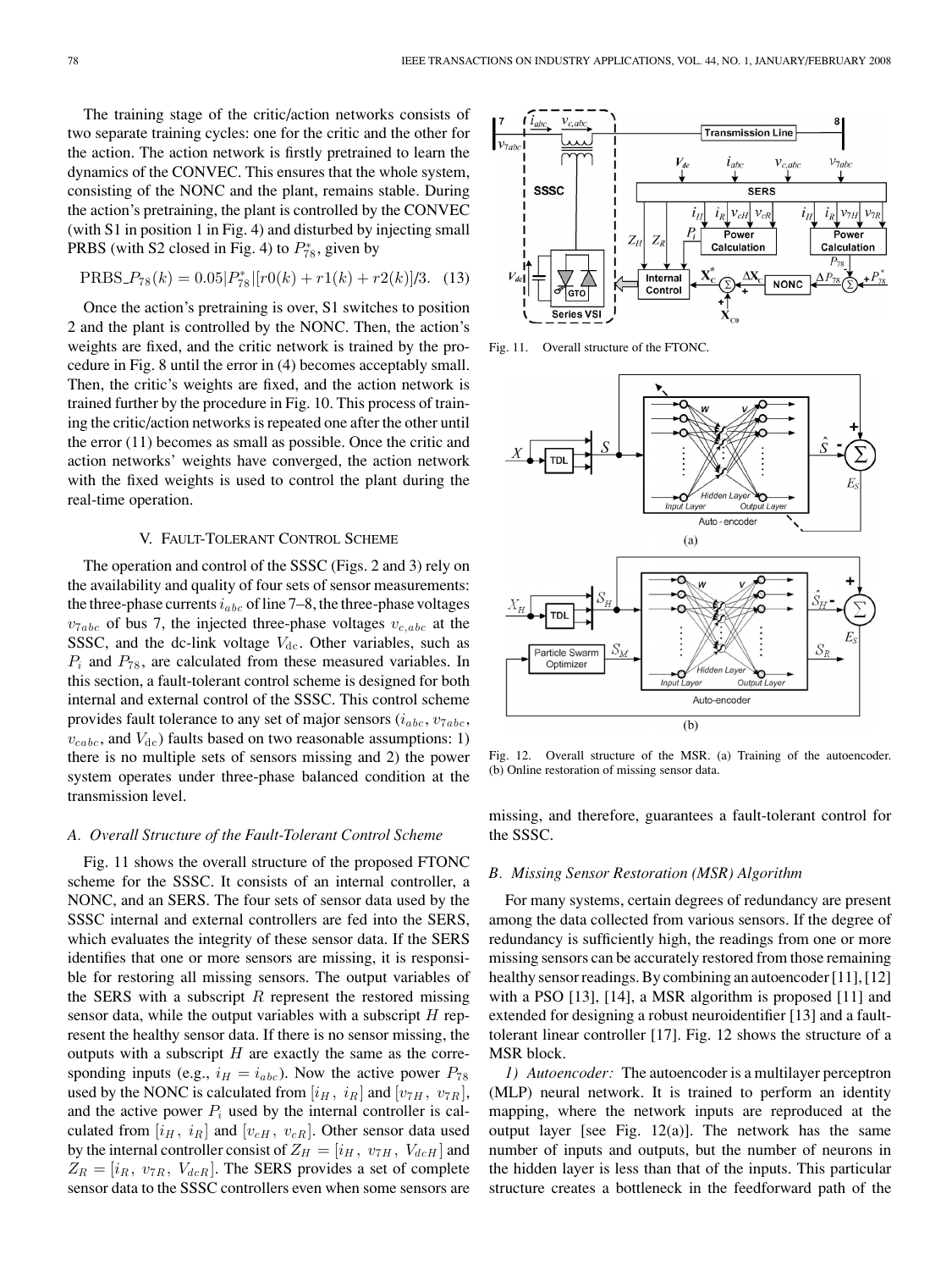autoencoder. The dimensionality reduction through the inputto-hidden layer enables the network to extract significant features in data, without restriction on the character of the nonlinearities in the data (nonlinear feature extraction). Hence, the hidden layer captures the correlations between the redundant inputs. On the other hand, the dimensionality expansion through the hidden-to-output layer enables the network to reproduce the high-dimensional inputs at the output layer. In this application, the inputs  $S$ , of the autoencoder consist of the vector  $X$ , at the present time step as well as at the previous two time steps (i.e.,  $S(k) = [X(k), X(k-1), X(k-2)]$ ). The use of the time-delayed inputs enables the autoencoder to capture the autocorrelations of each sensor data in the vector X.

The autoencoder is firstly trained without any missing sensor. It starts off with small random initial weights. By feeding the data through the autoencoder and adjusting its weight matrices (using backpropagation algorithm),  $W$  and  $V$ , the autoencoder is trained to map its inputs to its outputs. Once trained, the cross correlations between different sensor data as well as the autocorrelations of each sensor data in the vector  $X$  are established by the autoencoder. The detailed training procedure is described in [17].

*2) Particle Swarm Optimization (PSO):* The PSO [13], [14] is a population based stochastic optimization technique. It searches for the optimal solution from a population of moving particles. Each particle represents a potential solution and has a position (vector  $x_i$ ) and a velocity (vector  $v_i$ ) in the problem space. Each particle keeps track of its individual best position  $x_{i, \text{pbest}}$ , which is associated with the best fitness it has achieved so far, at any step in the solution. Moreover, the best position among all the particles obtained so far in the swarm is kept track of as  $x_{\text{gbest}}$ . This information is shared by all particles. At each time instant k, a new velocity for particle  $i(i = 1, 2, \ldots, N)$  is updated by

$$
v_i(k+1) = w v_i(k) + c_1 \phi_1(x_{i,\text{pbest}}(k) - x_i(k))
$$

$$
+ c_2 \phi_2(x_{\text{gbest}}(k) - x_i(k))
$$
(14)

where  $c_1$  and  $c_2$  are positive constants representing the weighting of the acceleration terms that guide each particle toward the individual best and the swarm best positions  $x_{i, \text{pbest}}$  and  $x_{\text{ghost}}$ , respectively;  $\phi_1$  and  $\phi_2$  are uniformly distributed random numbers in  $[0, 1]$ ;  $w$  is a positive inertia weight developed to provide better control between exploration and exploitation;  $N$  is the number of particles in the swarm. The last two terms in (14) enable each particle to perform a local search around its individual best position  $x_{i, \text{pbest}}$  and the swarm best position  $x_{\text{gbest}}$ . The first term in (14) enables each particle to perform a global search by exploring a new search space. Based on the updated velocity, each particle changes its position according to the equation

$$
x_i(k+1) = x_i(k) + v_i(k+1), \qquad i = 1, 2, ..., N. \quad (15)
$$

The final value of  $x_{\text{gbest}}$  is regarded as the optimal solution of the problem. In this paper, a small population of PSO particles  $(N = 5)$  is used to reduce the computational cost of the PSO search algorithm. Other parameters for the PSO implementation are chosen as:  $c_1 = c_2 = 2.0$ ,  $w = 1.4$  –  $(1.4 - 0.4)$  k/M, where k is the current iteration number and M is the maximum iteration number.

*3) Missing Sensor Restoration:* After training the autoencoder, the inputs of the autoencoder are reproduced at its output layer. If one or more sensor measurements are missing, the outputs of the autoencoder  $\hat{S}$  no longer match its inputs  $S$ , and the error signal  $E<sub>S</sub>$  becomes significant [see Fig. 12(a)]. In this case, the PSO module in the feedback search loop of the MSR is activated and only the healthy sensor data  $S_H$  are fed directly into the autoencoder [see Fig. 12(b)]. The error signal  $E<sub>S</sub>$  is then used by the PSO as a fitness signal to search for the optimal estimates of the missing sensor data, based on the correlations between the healthy data and the missing data established by the autoencoder. At each iteration, the outputs of the PSO  $S_M$ , which represent the estimated missing sensor data, are fed together with the healthy sensor data, through the autoencoder to reduce the value of the following fitness measure function  $f_i$  for each particle, defined by

$$
f_i = ||E_S|| = ||S_H - \hat{S}_H(S_H, S_M)||, \qquad i = 1, 2, ..., N
$$
\n(16)

where  $S_H$  represents the actual healthy sensor data;  $\hat{S}_H$  represents the reproduced healthy sensor data from the autoencoder;  $S_M$  represents the estimates of the missing sensor data by the PSO. Once the error is below a predetermined threshold, the output of the autoencoder  $S_R$  is regarded as the best estimates of the missing sensor data.

The use of the autoencoder does not need an explicit plant model. In addition, the PSO algorithm provides a fast and efficient search for the optimal solution, because of its attractive features including simple implementation, small computational load, and fast convergence. Therefore, the MSR algorithm is suitable for online application.

# *C. Design of the SERS*

*1) Three-Phase Current Sensor Measurements:* Power systems normally operate under almost balanced three-phase conditions at the transmission level. Thus, the three-phase currents,  $i_a$ ,  $i_b$ , and  $i_c$ , should approximately satisfy the equation

$$
i_a + i_b + i_c = 0.
$$
 (17)

Under balanced condition, if the aforementioned relationship conflicts, it indicates that one or more current sensors are lost. A realistic expression for (17) can be written as

$$
|i_a + i_b + i_c| < \sigma_1 \tag{18}
$$

where  $\sigma_1$  is a predetermined small threshold value. However, if  $i_a$ ,  $i_b$ , and  $i_c$  are all missing, there might be  $i_a = i_b = i_c = 0$ , and therefore, (18) is satisfied. To distinguish this case from the case of no missing sensor, another equation is used, given by

$$
|i_a| < \sigma_2 \qquad \text{and} \qquad |i_b| < \sigma_2 \qquad \text{and} \qquad |i_c| < \sigma_2 \qquad (19)
$$

where  $\sigma_2$  is a small threshold value. If (18) is satisfied but (19) is not satisfied, there is no sensor missing. Otherwise, one or more current sensors are missing. If only one current sensor is missing, it can be simply restored by using (17). However, in order to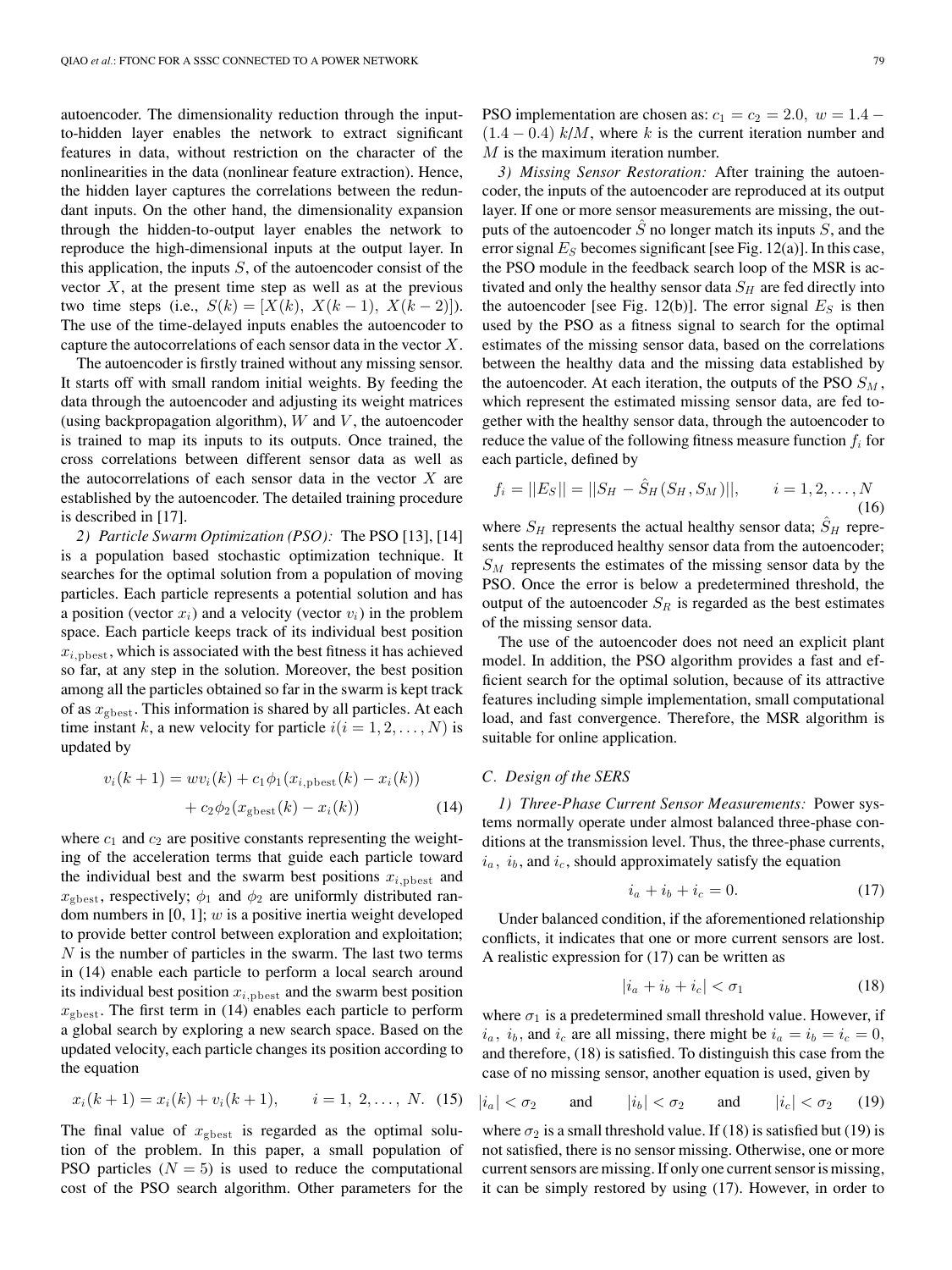

Fig. 13. Structure of the sensor evaluation and (missing sensor) restoration scheme for the three-phase current sensor measurements  $i_{abc}$  (SERS-I).

identify and restore multiple missing current sensors, a sensor evaluation and (missing sensor) restoration scheme (SERS-I) is designed, as shown in Fig. 13. A necessary condition for SERS-I implementation is that all the sensor data in  $v_{c,abc}$  and  $v_{7abc}$  are available. How to determine this condition will be discussed later in the Section V–C3) on the overall structure of the SERS. Here, it is simply assumed that this condition is satisfied. The SERS-I contains two MSR blocks and a block that implements (17)–(19). Each MSR block has the same structure as shown in Fig. 12 and only evaluates the status of one current sensor. If any MSR block determines that the current sensor is missing, its PSO module is activated and only performs a onedimensional search to restore the missing current. That is,  $i_a$  is evaluated and restored by MSR1 if it is missing;  $i<sub>b</sub>$  is evaluated and restored by MSR2 if it is missing;  $i_c$  is calculated by (17) if it is missing. In this application, each MSR converges within 10 iterations to restore one missing sensor measurement. Therefore, the maximum iteration number for the PSO implementation in each MSR block is set at  $M = 10$ . In addition, a necessary condition for the MSR to work is that the number of healthy inputs must equal or exceed the number of degrees of freedom (DOFs) in the hidden layer. Thus, the dimensions of the input, hidden, and output layers of MSR1 and MSR2 are chosen to be  $21 \times 12 \times 21$  and  $15 \times 10 \times 15$ , respectively. The output vector of the SERS-I,  $i_R$ , contains the total restored current sensor data, but  $i_H$  contains other healthy current sensor data. These two vectors provide a set of complete current sensor measurements to the SSSC controllers. The implementation procedure of the SERS-I is shown as a flowchart in Fig. 14, where  $\varepsilon_1$  and  $\varepsilon_2$  are predetermined thresholds for MSR1 and MSR2, respectively. If the error signal, for example,  $||E_{s1}||$  of MSR1 (see Fig. 12), is smaller than the threshold  $\varepsilon_1$ , it indicates that  $i_a$ , which is monitored by MSR1, is healthy. Otherwise, if  $||E_{s1}|| > \varepsilon_1$ , it indicates that  $i_a$  is missing and restored by MSR1.

*2) DC-Link Voltage Sensor:* Under normal operating conditions, the dc-link voltage is almost constant, and its value is far from zero. The following power balance should be held:

$$
E = |P_i - P_{\text{loss}}| < \sigma_3 \tag{20}
$$

where  $P_i$  is the measured active power injected to the SSSC (Fig. 2);  $P_{\text{loss}}$  denotes the estimated power loss, including the copper loss, iron loss, switching loss, etc., in the SSSC; and  $\sigma_3$ is a predetermined threshhold. If (20) is not satisfied, then the measured dc-link voltage is replaced by the nominal value in the SSSC internal controller [18].

*3) Overall Structure of the SERS:* Fig. 15 shows the overall structure of the SERS. The structure and implementation of the



Fig. 14. Implementation procedure of the SERS-I.



Fig. 15. Overall structure of the SERS.

SERS-I block have been shown in Figs. 13 and 14, respectively. The SERS-VC and SERS-V7 blocks, which have the same structures as the SERS-I block, are used to evaluate the sensor data and restore the missing sensor data in  $v_{c,abc}$  and  $v_{7abc}$ , respectively. The status of the sensor data in  $i_{abc}$ ,  $v_{c,abc}$ , and  $v_{7abc}$ is preevaluated by the equation evaluation block called "Eqns.  $(18)$ – $(19)$   $(21)$ – $(22)$   $(23)$ – $(24)$ ," where  $(21)$ – $(24)$  are given by

$$
|v_{ca} + v_{cb} + v_{cc}| < \sigma_4 \tag{21}
$$

$$
|v_{ca}| < \sigma_5 \qquad \text{and} \qquad |v_{cb}| < \sigma_5 \qquad \text{and} \qquad |v_{cc}| < \sigma_5 \tag{22}
$$

$$
|v_{7a} + v_{7b} + v_{7c}| < \sigma_6 \tag{23}
$$

$$
|v_{7a}| < \sigma_7 \quad \text{and} \quad |v_{7b}| < \sigma_7 \quad \text{and} \quad |v7c| < \sigma_7 \tag{24}
$$

where  $\sigma_4$ ,  $\sigma_5$ ,  $\sigma_6$ , and  $\sigma_7$  are small threshholds. If (21) is satisfied but (22) is not satisfied, there is no sensor missing in  $v_{c,abc}$ ;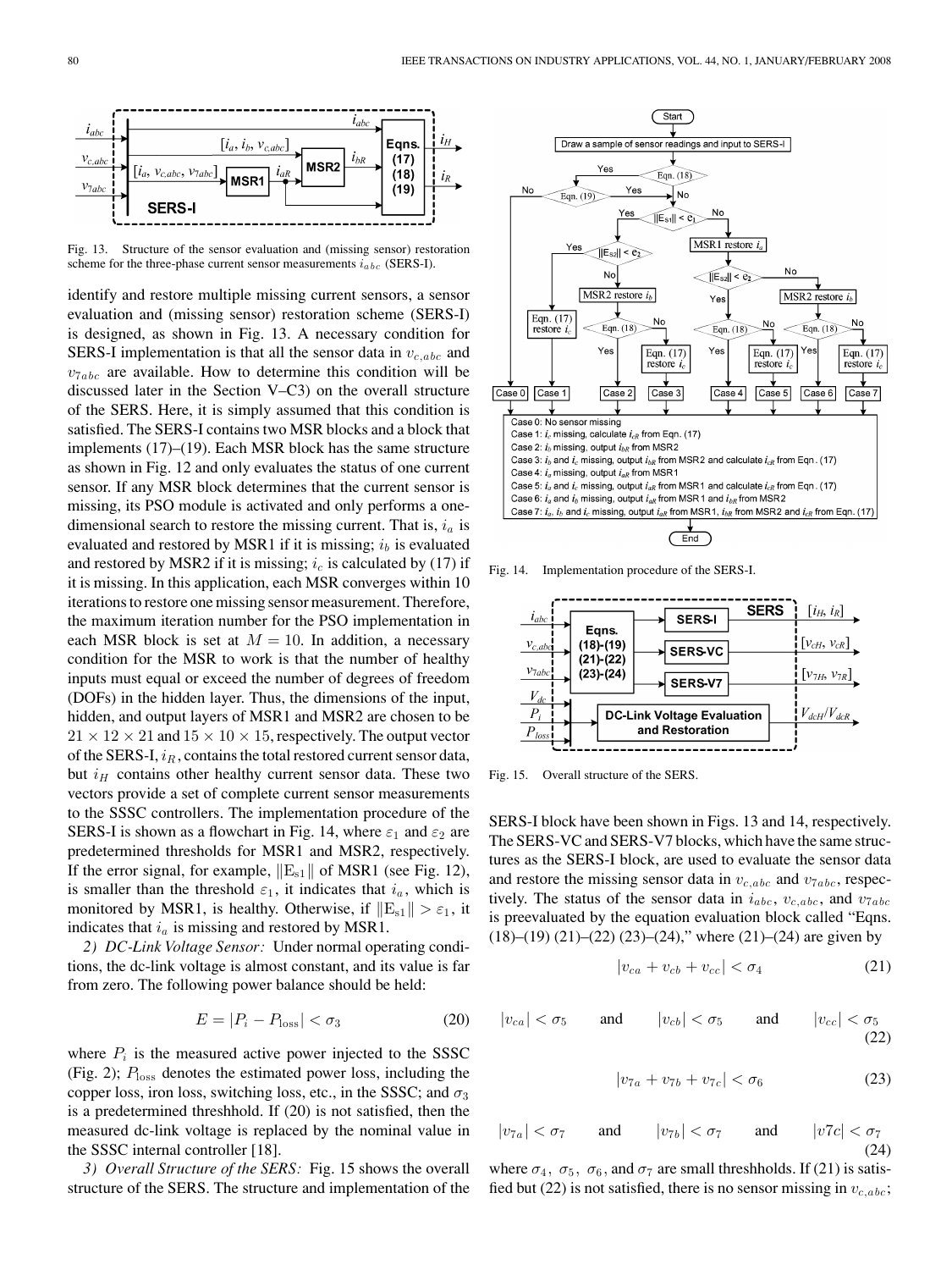

Fig. 16. Implementation of the SERS for  $i_{abc}$ ,  $v_{c,abc}$ , and  $v_{7abc}$ .

otherwise, one or more sensors in  $v_{c,abc}$  are missing. If (23) is satisfied but (24) is not satisfied, there is no sensor missing in  $v_{7abc}$ ; otherwise, one or more sensors in  $v_{7abc}$  are missing. If the equation evaluation block detects that any of the three vectors  $i_{abc}$ ,  $v_{c,abc}$ , and  $v_{7abc}$  contains missing sensor data, it will activate the corresponding SERS-X (X represents I, VC, or V7) block to identify and restore the missing sensors. This procedure is shown as the flowchart in Fig. 16.

#### *D. Unbalanced Operation*

The transmission system of a power network normally operates under a nearly balanced three-phase condition. The unbalanced operations are mainly caused by grid disturbances, such as unbalanced faults including a single-phase-to-ground fault, phase-to-phase fault, etc. Under these conditions, the transmission system experiences a short-term unbalanced operation (e.g., typically 50–200 ms) during the fault, and returns to its balanced three-phase operation after the fault is cleared. During the short-term unbalanced fault,  $(18)$ ,  $(19)$ , and  $(21)$ – $(24)$  will not be applicable to evaluate the status of the sensor data. Therefore, if some sensor data are missing before the unbalanced fault and are still missing when the fault occurs, the signals from the module labeled "Eqns. (18)–(19) (21)–(22) (23)–(24)" in Fig. 15 will be neglected, and the SERS continues to restore the missing sensors during the short-term fault condition. In addition, if three sensor data in one set of sensor measurements, e.g., the three current sensors, are all missing during an unbalanced fault, then the third missing sensor cannot be accurately restored by (17). In this case, one more MSR can be used to restore the third missing sensor data instead of using (17) [17]. However, since the fault only exists for a very short period of time, it will not have any notable effect on the entire system performance. Finally, long-term unbalanced operations rarely happen in the transmission systems. Therefore, they are not considered in the design of the SERS.



Fig. 17. Damping performance of the SSSC controllers during a 150-ms threephase short circuit at OP-I.

### VI. SIMULATION RESULTS

The dynamic performance of the FTONC is evaluated at two different operating points each for three cases: no sensor missing, two current sensors  $(i_a \text{ and } i_c)$  missing, and three current sensors  $(i_a, i_b, \text{ and } i_c)$  missing. In the real system, if some sensors are missing, their values may be read as zeros, some noises, or some uncertain error values. However, the forms of missing sensor readings do not affect the implementation of the SERS. Therefore, during the simulation, the sensor readings are simply set as zeros if they are missing.

### *A. Test at Operating Point Where Controllers are Designed*

The FTONC is trained and the CONVEC is tuned at a specific operating point (called OP-I), where the active power transmitted by line 7–8 is  $P_{78} = 352$  MW.

A 150 ms temporary three-phase short circuit is applied in Fig. 1 to the bus 7 end of line  $7-8$  at  $t = 5$  s. Fig. 17 shows the results of  $P_{78}$ . The curve SSSC indicates the system response without the external controller applied to the SSSC. These results show that the FTONC has the best power oscillation damping performance compared with the CONVEC and the SSSC, and the CONVEC also improves the damping of the system. However, during the first two swings, the CONVEC is unable to provide effective damping due to the time-delay responses of the two low-pass filters, but the FTONC is already providing damping during this period because it works effectively without the two low-pass filters in the CONVEC.

In order to evaluate the fault-tolerance of the FTONC, two missing sensor tests are applied to the SSSC. The system in Fig. 1 is initially operated under normal conditions. From  $t = 8$  s, two current sensors,  $i_a$  and  $i_c$ , are assumed to be missing, which are detected and restored by the SERS immediately. The restored current sensor data,  $i_{aR}$  and  $i_{cR}$ , are then used by the SSSC controllers. Fig. 18 compares the values of current components  $i_d$  and  $i_q$  in the case of no sensor missing and two current sensors missing. These results indicate that with a suitably designed SERS, the missing current sensors are correctly restored. Therefore, the SERS provides a set of fault-tolerant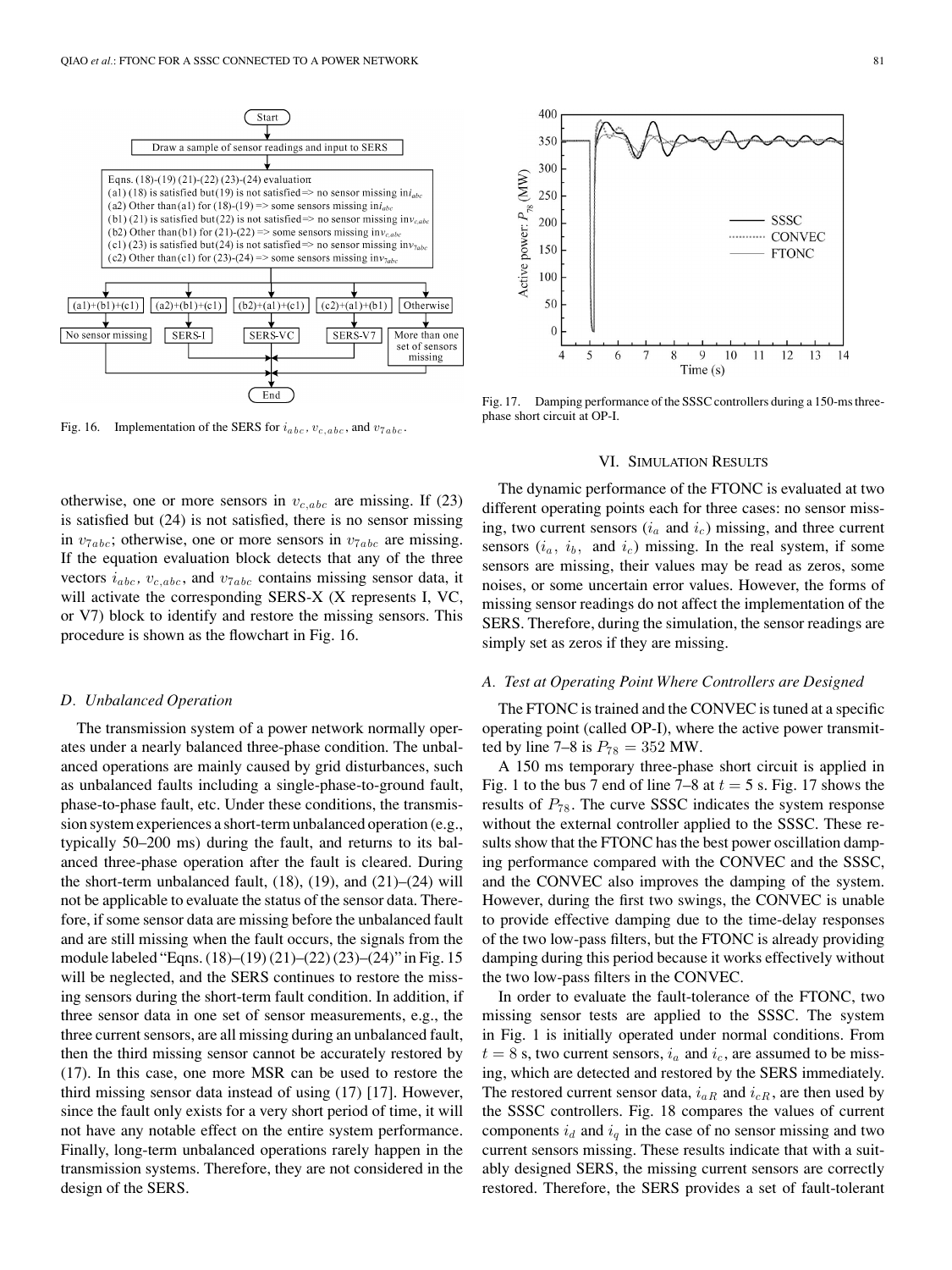

Fig. 18. A 150-ms three-phase short circuit at OP-I:  $i_d$  and  $i_g$ .



Fig. 19. Missing sensor tests for the FTONC at OP-I.

complete inputs to the SSSC controllers. As shown in Fig. 19, the FTONC successfully regulate the active power of line 7–8 at the set point value during steady state without any obvious transition at the moment of sensor missing. Thereafter, a 150 ms three-phase short circuit is applied to the bus 7 end of line 7–8 at  $t = 10$  s. Compared to the response without any missing sensors, the transient performance of the FTONC degrades slightly due to missing of two current sensors. However, it still provides effective control for the SSSC and efficient power oscillation damping during the transient response after this large disturbance.

In another test, three current sensors,  $i_a$ ,  $i_b$ , and  $i_c$ , are all assumed to be missing from  $t = 8$  s and restored by the SERS. Thereafter, the same 150 ms three-phase short circuit is applied to the bus 7 end of line 7–8 at  $t = 10$  s and the result appears in Figs. 18 and Figs. 19. Compared to the response with two missing sensors, the performance of the SERS degrades when restoring one more missing current sensor, but the SERS is still



Fig. 20. Damping performance of the SSSC controllers during a 150-ms threephase short circuit at OP-II.

able to provide a set of acceptable fault-tolerant inputs to the SSSC controllers. As a result, the transient performance of the FTONC degrades a little further, but it still provides effective control for the SSSC and efficient power oscillation damping even without any required current sensor available during the transient state after this large disturbance.

On the other hand, without the SERS, the SSSC controllers fail to control the SSSC based on the faulty input currents when they are missing. As a result, the SSSC has to be tripped off from the power network.

# *B. Test at a Different Operating Point*

The dynamic performance of the FTONC is now reevaluated at a different operating point (OP-II), where line 4–5 is open during the entire test. This causes a transmission congestion at line 1–6 (i.e., line 1–6 is overloaded) that can be relieved by using the SSSC on line 7–8 [15] to draw more power through line 7–8 ( $P_{78}$  increased to 386 MW at OP-II).

The same 150 ms three-phase short circuit is applied to the bus 7 end of line 7–8 at  $t = 5$  s. The results of  $P_{78}$  are shown in Fig. 20, which again indicates that the FTONC still provides the improved damping performance over the CONVEC at OP-II. The CONVEC is also more efficient than the SSSC.

The same missing sensor and three-phase short circuit tests as in the previous section are applied to the SSSC to evaluate the fault-tolerance of the FTONC. The results of  $P_{78}$  are shown in Fig. 21. The FTONC still provides fault-tolerant control for the SSSC and efficient damping at OP-II when two or three crucial current sensor measurements are missing.

# *C. Test on an Unbalanced Fault at OP-I*

In power system transient studies, three-phase short circuits are commonly used to evaluate the system transient performance and stability because they are the most severe faults in the power grid. However in the real power system, most grid faults are unbalanced single-phase-to-ground faults. To further illustrate the robustness of the FTONC, the system is now tested with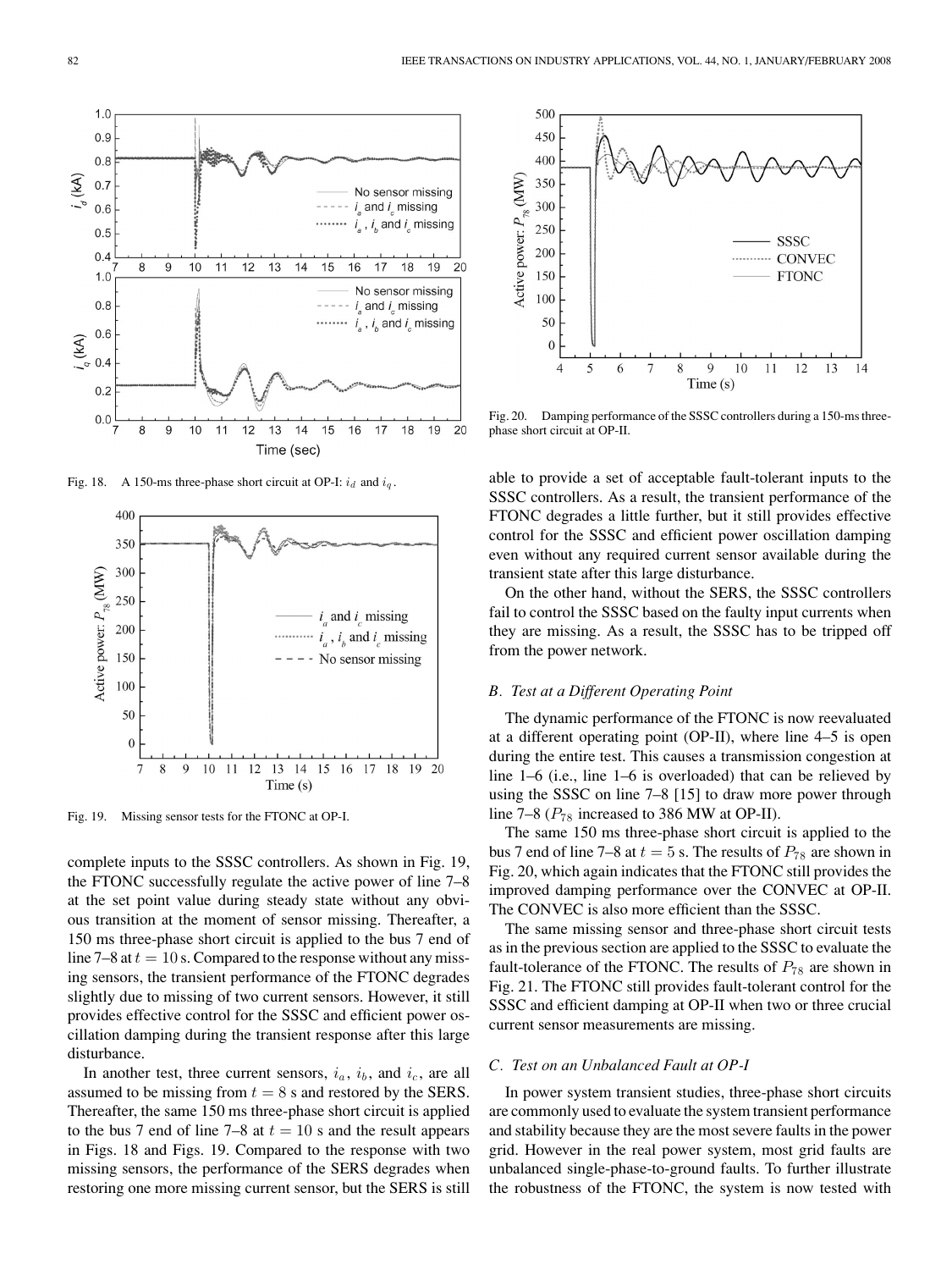

Fig. 21. Missing sensor tests for the FTONC at OP-II.



Fig. 22. A 150-ms phase-A-to-ground fault at OP-I:  $i_d$  and  $i_q$ .

a phase-A-to-ground fault at OP-I. This unbalanced fault is applied at the bus 7 end of line 7–8 at  $t = 10$  s and is cleared after 150 ms. The system experiences an unbalanced operation during the fault, and returns to balanced three-phase operation after the fault is cleared. Two missing sensor tests are applied from  $t = 8$  s before the fault: two current sensors  $i_a$  and  $i_c$  missing, and all three current sensors  $i_a$ ,  $i_b$ , and  $i_c$  missing.

Fig. 22 compares the current components  $i_d$  and  $i_q$  in the case of no sensor missing, two and three current sensors missing; while Fig. 23 shows the corresponding results of  $P_{78}$ . This single-phase-to-ground fault causes a larger fault current in phase A than in phases B and C. During the fault, the correlations established by the SERS no longer hold; therefore the performance of the SERS degrades when restoring missing sensors. In contrast to the balanced three-phase faults, this unbalanced fault has more severe effect on the FTONC when two current sensors (including the fault phase A current sensor) are missing;



Fig. 23. Missing sensor tests for the FTONC at OP-I during a phase-A-toground unbalanced fault.

but it has no notable effect on the FTONC when all three current measurements are missing. Since the fault only exists for a short term, the performance degradation of the SERS does not cause any problem to the SSSC controllers. The FTONC is still able to provide fault-tolerant effective control for the SSSC and efficient damping even when two or three crucial current sensor measurements are missing. These results show that the FTONC is robust to unbalanced faults.

### VII. CONCLUSION

An FTONC has been proposed for controlling an SSSC. This FTONC consists of a conventional internal linear controller, an NONC for the external damping control, and an SERS. The DHP technique and RBFNNs are used to design the NONC. The SERS is designed by using the autoassociative neural networks and the PSO. This SERS provides a set of faulttolerant measurements to the SSSC internal and external controllers, and therefore, guarantees a fault-tolerant control for the SSSC.

Simulation studies have been carried out in the PSCAD/EMTDC environment to implement the FTONC on an SSSC connected to a multimachine power system. Results show that the FTONC provides the expected improved damping performance over the CONVEC used by the SSSC, and a faulttolerant control to the SSSC even when multiple crucial sensor measurements are missing.

#### **REFERENCES**

- [1] L. Gyugyi, C. D. Schauder, and K. K. Sen, "Static synchronous series compensator: A solid-state approach to the series compensation of transmission lines," *IEEE Trans. Power Del.*, vol. 12, no. 1, pp. 406–417, Jan. 1997.
- [2] B. S. Rigby, N. S. Chonco, and R. G. Harley, "Analysis of a power oscillation damping scheme using a voltage-source inverter," *IEEE Trans. Ind. Appl.*, vol. 38, no. 4, pp. 1105–1113, Jul./Aug. 2002.
- [3] J.-W. Park, R. G. Harley, and G. K. Venayagamoorthy, "New external neuro-controller for series capacitive reactance compensator in a power network," *IEEE Trans. Power Syst.*, vol. 19, no. 3, pp. 1462–1472, Aug. 2004.